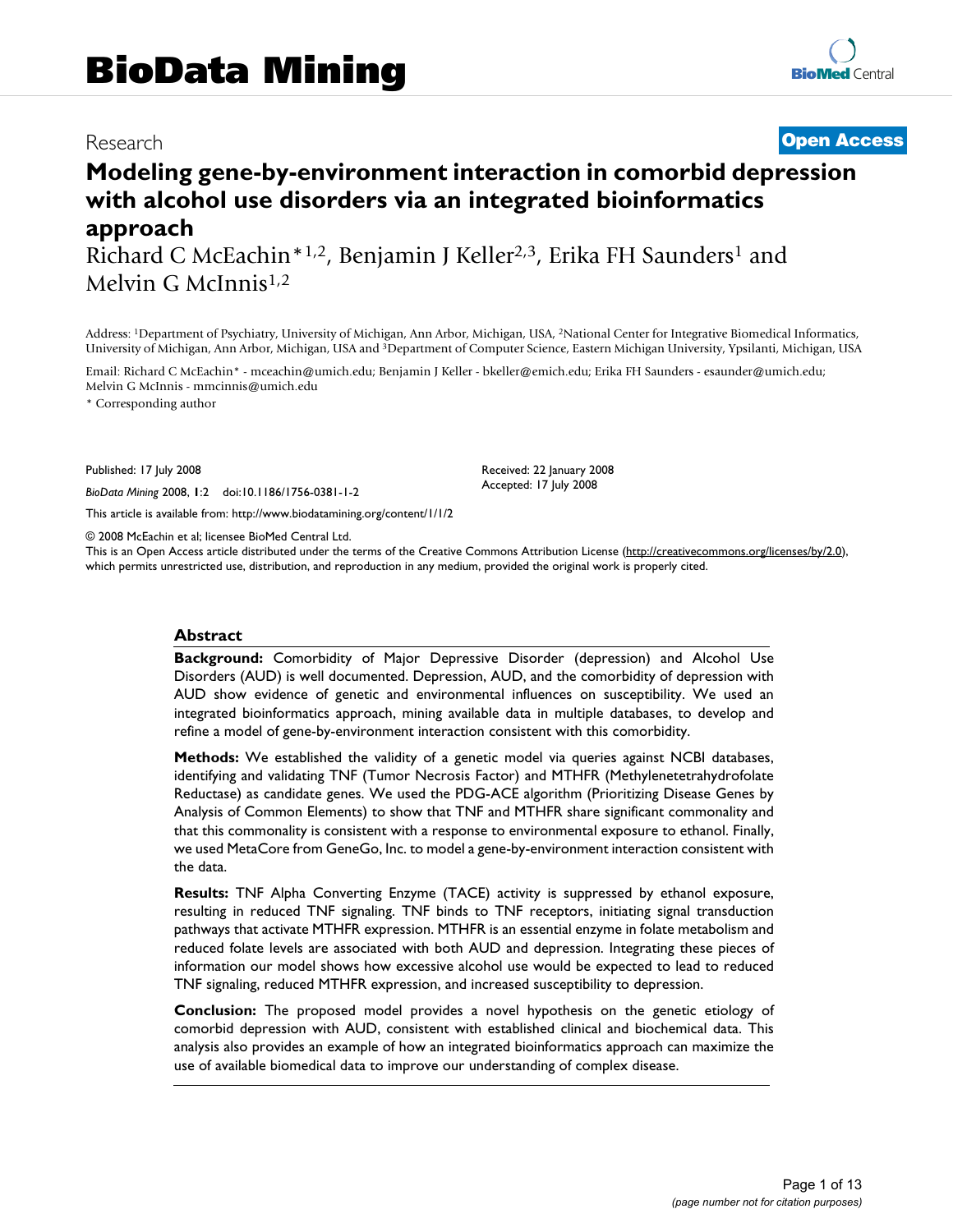## **Background**

Comorbidity of Major Depressive Disorder (depression) with Alcohol Use Disorders (AUD) is well documented [1]. Further, significant statistical association between depression and alcohol dependence has long been established [2]. For depressed individuals, the odds ratio for alcohol dependence may be as high 4 to 7, relative to controls, with a similar increase in prevalence of depression among alcohol dependent individuals [3,4]. This association between depression and AUD suggests that there may be one or more common underlying elements influencing susceptibility to both disorders.

Depression, AUD, and the comorbidity of depression with AUD are complex traits, demonstrating both genetic and environmental influences on susceptibility. Depression is familial, with estimates of heritability as high as 54% [5]. AUD is also familial, with heritability estimates in the range of 50 to 60% [6]. Comorbidity of depression with AUD also shows evidence of both genetic and shared environmental influences [7-10]. Given evidence of association between depression and AUD, as well as evidence that both the individual traits and the comorbidity are influenced by both genetic and environmental factors, we used an integrated bioinformatics approach, maximizing the use of available data in multiple databases, to investigate the hypothesis that interacting genetic and environmental influences are common underlying elements of susceptibility to comorbid depression with AUD. We report the development and testing of a model of this comorbidity, as well as implications for future research into comorbid depression with AUD.

## **Methods**

#### *Queries against NCBI Databases*

In this analysis, we used available data in NCBI databases, plus three software suites (DAVID, PDG-ACE, and GeneGo). To identify potential candidate genes, we queried the Entrez Gene database [11] for "depression AND ethanol AND human [orgn]". Since Entrez Gene surveys the whole human genome, this approach is complementary to Whole Genome Association (WGA) analysis [12- 14]. WGA surveys many genetic variants (e.g.  $\sim$ 1 million Single Nucleotide Polymorphisms (SNPs)) across the genome, while this text-based query surveys all genes in Entrez Gene. WGA provides indirect information on potential associations of genes with disease by associating nearby SNP variants with disease, while Entrez Gene queries associate genes with disease based on curated text describing the genes. Each approach has advantages and disadvantages, highlighted in Table 1, though we believe that the query-based approach offers significant advantages in the initial phase of candidate gene analysis. First, in recent years Entrez Gene has become a rich source of information on many genes, while WGA typically focuses on a very limited information source (e.g. SNP association). Second, data provided by NCBI are free to the users. While some of the genotypic and phenotypic data required for WGA are becoming available in free public repositories, these data are generally expensive to acquire. Third, data derived from curated sources such as Entrez Gene are backed by multiple rounds of experimentation and peer review, so the believability of a positive result, as measured by Positive Predictive Value [PPV = True Positives/(True positives + False Positives)], is very high. Given these strengths, a query based approach should be considered for the initial phase of candidate gene analysis, which

| Table I: Comparison of Whole Genome Association (WGA) to text based, Entrez Gene, search for candidate genes. |  |  |  |
|---------------------------------------------------------------------------------------------------------------|--|--|--|
|---------------------------------------------------------------------------------------------------------------|--|--|--|

|                                        | <b>Identifying Candidate Genes</b>                                            |                                                                                                                                   |
|----------------------------------------|-------------------------------------------------------------------------------|-----------------------------------------------------------------------------------------------------------------------------------|
|                                        | <b>WGA</b>                                                                    | <b>Text Based Search</b>                                                                                                          |
| Data Source                            | Genotyping and Phenotyping                                                    | <b>Entrez Gene</b>                                                                                                                |
| <b>Current Availability of Data</b>    | Limited                                                                       | Available                                                                                                                         |
| <b>Expense</b>                         | High                                                                          | Free (Taxpayer Subsidized)                                                                                                        |
| <b>Sensitivity</b>                     | Low: limited number of markers tested                                         | Low; much remains unknown about most genes                                                                                        |
| <b>Positive Predictive Value</b>       | Low; many false positives                                                     | High; curated information is backed by experimental<br>data and peer review                                                       |
| <b>Population Specific</b>             | Yes                                                                           | Generally no, although population specific information<br>may be included in some records                                         |
| <b>Specific Variants Identified</b>    | Yes, although SNPs that tag haplotypes may not<br>be disease causing variants | Generally no, although specific variants may be<br>annotated. Separate genotyping is usually required for<br>validated candidates |
| <b>Multi-Gene Effects on Phenotype</b> | Limited                                                                       | Yes.                                                                                                                              |
| <b>Complex Phenotypes</b>              | Limited                                                                       | Yes                                                                                                                               |

Text based searches, using data at NCBI as the first source for candidate gene data, provide advantages in data availability, price, and positive predictive value.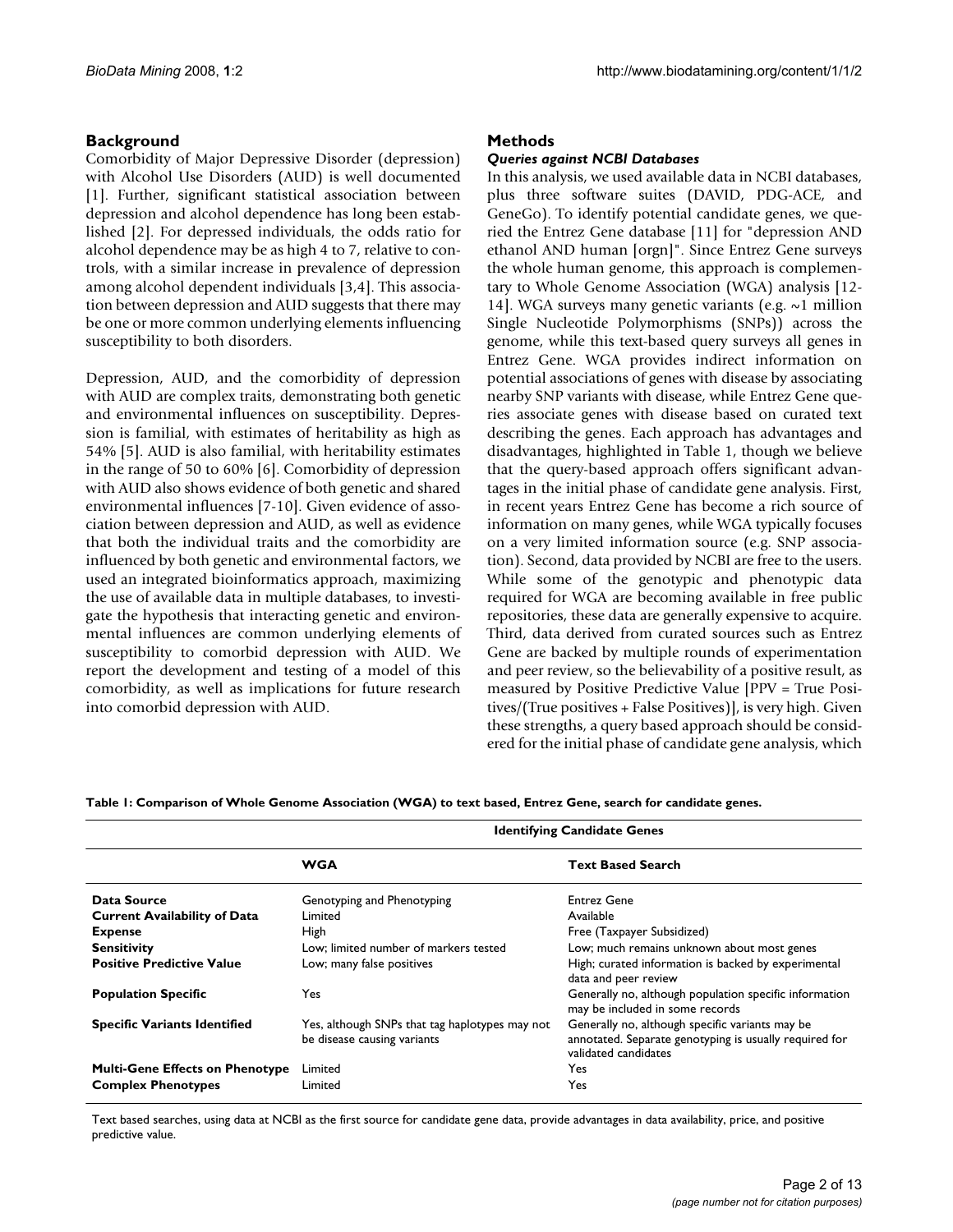will then maximize the value of subsequent association testing.

The Entrez Gene database provides reliable information about most genes, but the Entrez Gene record is a summary, so the information it provides is necessarily limited. Therefore, we queried a second NCBI database, PubMed [15], for more complete information on a variety of hypotheses developed in this analysis. Table 2 shows the short form of each PubMed query in column 1 and the citation count is in column 2. For each PubMed query, the actual query was qualified by Medical Subject Headings (MeSH) annotation [16] and the detailed queries are included in Additional file 1. Publications are annotated by MeSH terminology to provide a consistent way to retrieve information in publications that may use different terminology for the same concepts. In addition, querying PubMed by MeSH annotation yields a high likelihood that publications returned by the query refer to the queried terms in the appropriate context (high PPV). For example, in looking for association between depression and AUD, we queried PubMed for "("Depressive Disorder" [Mesh] OR "Depression" [Mesh] OR "Depressive Disorder, Major" [Mesh]) AND ("Ethanol" [Mesh] OR "Alcohol-Induced Disorders, Nervous System" [Mesh])". The resulting 263 citations returned are consistent with the statistically significant association between depression and AUD found by Hasin and Glick [2]. Using the University of Michigan's electronic journals library, we made an exhaustive review the 263 citations returned by this query

| Table 2: PubMed queries and citation counts |  |  |  |
|---------------------------------------------|--|--|--|
|---------------------------------------------|--|--|--|

| <b>Short form, PubMed Queries</b> | <b>PubMed Citation Count</b> |
|-----------------------------------|------------------------------|
| depression AND ethanol            | 263                          |
| depression AND MTHFR              | 12                           |
| ethanol AND MTHFR                 | 5                            |
| depression AND ethanol AND MTHFR  | 0                            |
| depression AND TNF                | 92                           |
| ethanol AND TNF                   | 32 I                         |
| depression AND ethanol AND TNF    |                              |
| depression AND NFkB               | 2                            |
| ethanol AND NFkB                  | 185                          |
| depression AND ethanol AND NFkB   | 0                            |
| depression AND TNFR               | 19                           |
| ethanol AND TNFR                  | 44                           |
| depression AND ethanol AND TNFR   | 0                            |
| depression and APOE               | 91                           |
| ethanol and APOE                  | 42                           |
| depression AND ethanol AND APOE   | 0                            |

PubMed queries were used to search for evidence consistent with various hypotheses on 9 December, 2007. Queries were qualified by Medical Subject Headings (MeSH) annotation to minimize spurious associations. The actual queries, including MeSH qualifications, are provided as Additional file 1. Column 1 has a short form of the query and column 2 shows the number of citations that meet the query criteria.

to quantify the PPV of this MeSH qualified PubMed query. In this review, we looked for clear evidence that the authors were studying AUD and depression, in English language publications, either full text or abstracts. We were able to unequivocally assess the accuracy of MeSH annotation for AUD and depression in 179 citations. Of these 179 publications, 171 clearly refer to both AUD and depression, though not necessarily the comorbidity of AUD with depression. Of the eight remaining publications, five are correctly annotated for ethanol, but ethanol is used as an important reagent in the experimental procedures. The final three publications are incorrectly annotated for ethanol, though they refer to pharmacologically related chemicals (flupenthixol, haloperidol, and pirbuterol). We consider these eight publications to be false positives with respect to our original query, yielding a 95.5% (171/179) PPV for our query.

There are, however, limitations to the use of MeSH annotation in querying publications. First, while MeSH contains thousands of Medical Subject Headings, it is not an exhaustive annotation of all potential biomedical contexts. Second, there may be missing annotation or ambiguity in the annotation for some publications. For example, as mentioned in the PPV analysis, not all of the 171 papers that we counted as True Positives were specifically about comorbid AUD with depression. The earlier papers tended to refer to AUD and depression as co-occurring phenotypes, while the later papers focused on evaluating the comorbidity. There also may be ambiguity in the user's choice of MeSH terms queried, and some publications may report negative associations, though the bias against publication of negative results minimizes the number of these papers. And finally, a lack of citations is not evidence of a lack of association. While co-occurrence of queried terms is not proof of association, co-occurrence does provide a quantitative measure of peer reviewed research on the association of these specific terms and complements other forms of data that can be mined. In future analyses, Natural Language Processing will help to improve these queries by mining the full text of publications for a wide variety of concepts, and provide additional evidence of association among terms. Given believable candidate genes, derived from queries of available data at Entrez Gene and PubMed, we continued the analysis using DAVID, PDG-ACE, and MetaCore (GeneGo, Inc.) to understand how these candidate genes may be related to the etiology of AUD, depression, and comorbid AUD with depression.

## *DAVID, PDG-ACE, and GeneGo*

DAVID software, the PDG-ACE algorithm, and the GeneGo suite perform related tasks. The essential assumption in the use of all three tools is that, in complex diseases, multiple genetic influences converge on a single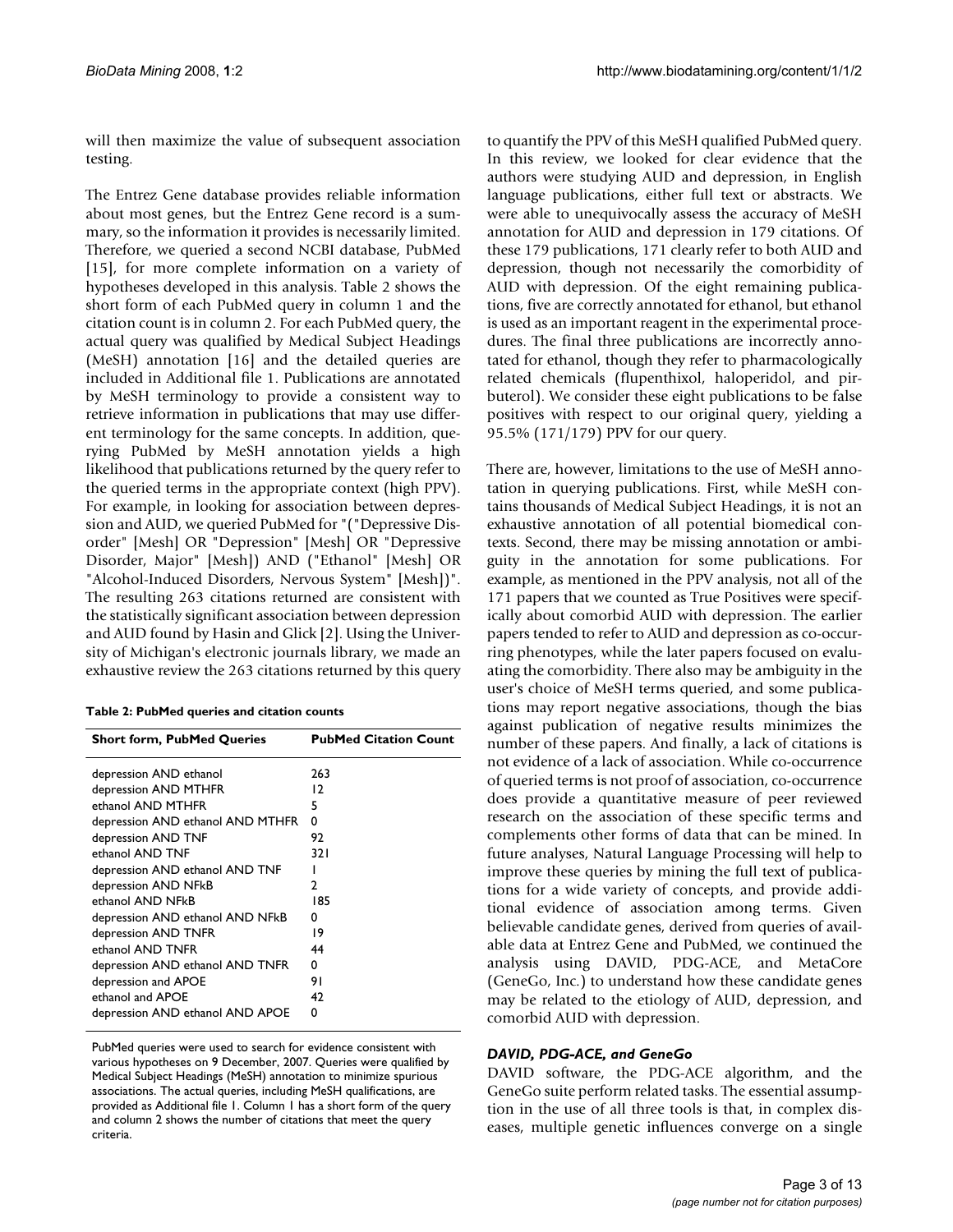phenotype. The three tools use different approaches to identify how multiple genes may influence the phenotype of interest and assess the statistical significance of the results seen.

DAVID [17] uses a database of available gene annotation to overlay candidate genes onto predefined gene sets. For example, genes may be organized into predefined sets based on annotation for their participation in a Gene Ontology function, process, or component [18]. A set of candidate genes is then derived from a genotype/phenotype analysis (e.g. WGA, microarray expression, or textbased database query) and the candidate genes are overlaid on the predefined gene sets. If a large proportion of the candidate genes are found to be annotated for a given gene set (e.g. an over-represented Gene Ontology process), the candidate genes may have an important impact on the process represented by that gene set. Since the candidate genes were initially derived from a genotype/phenotype relationship, the over-represented process may be important in the phenotype [19].

However, since much gene annotation remains incomplete, PDG-ACE [20] [see Additional file 2] serves as an adjunct to software that depends on gene annotation. As noted, the Entrez Gene database offers a reliable summary of information on a wide range of genetic and environmental influences for each gene (e.g. gene function, disease influences, localization, environmental effects). However, much of the information available in Entrez Gene is free text, rather than formal annotation, limiting the use of tools like DAVID. We created the PDG-ACE algorithm to overcome this limitation by mining Entrez Gene text to identify biomedical keywords that are common and significantly over-represented in the descriptions of genes at a selected locus pair, relative to all locus pairs in the genome.

The PDG-ACE algorithm uses a controlled vocabulary of biomedical keywords to limit the search to concepts likely to be useful in understanding disease etiology and show statistically significant over-representation. For a given locus pair, PDG-ACE mines the Entrez Gene text to find keywords from the controlled vocabulary that are common across the locus pair. For keywords that are common across the locus pair, significance of over-representation is established by permutation testing. Keywords that are common and significantly over-represented across the locus pair highlight rare combinations of genes that share the biomedical concepts associated with the keywords. Testing of the PDG-ACE algorithm, using both positive controls (documented gene-gene interactions in complex disease) and negative controls (randomly selected gene pairs), demonstrates that PDG-ACE provides insight into the etiology of true genetic interactions, while excluding loci where the data is insufficient to identify interactions [20]. As with DAVID, the loci are initially defined by the disease phenotype, so the over-represented keywords may offer insight into the nature of a genetic interaction in disease etiology. In applying the PDG-ACE algorithm, we define genetic interaction to mean a "statistically significant multi-gene or multi-gene-by-environment influence on the phenotype", consistent with Hartman et al. [21]. This definition is deliberately broad, allowing PDG-ACE to identify unannotated influences on the phenotype, ranging from well-defined influences (e.g. epistasis, protein-protein binding, canalization, genetic robustness, buffering) to completely novel influences, as long as the influence is multi-gene (or multi-gene-by-environment) and statistically significant. The complete list of keywords used in this analysis is included in Additional file 3. Software implementing the PDG-ACE algorithm is available on request from Dr. Ben Keller, bkeller@emich.edu.

The GeneGo suite [22] uses the MetaCore database of documented gene-gene (protein-protein) interactions [23], as well as a set of graphical and statistical tools, to allow researchers to build gene networks based on relationships among genes. The MetaCore interactive database has been manually curated from publications describing interactions among proteins and small molecules of biological relevance in humans. We used GeneGo to place our candidate genes into a cellular context, evaluate the significance of gene networks that our candidates participate in, and build a model that integrates all of the information derived in our analysis. Specifics of the parameter settings used in the GeneGo analysis are included in Table 3. Notably, we accepted only direct interactions, curated by human reviewers.

## **Results**

Based on prior evidence consistent with genetic and environmental influences on susceptibility to comorbid depression with AUD, we started the analysis with the hypothesis that genetic influences participate in depression and AUD. Figure 1 shows the analysis flow, including the initial hypothesis, three rounds of hypothesis testing and generation, and model building based on the results of our testing.

## *Genetic Influences on Comorbidity*

We first searched for evidence of genetic influences on depression and AUD by querying NCBI's Entrez Gene database for "depression AND ethanol AND human [orgn]". This query returned exactly three genes: Tumor Necrosis Factor (*TNF* superfamily, member 2, GeneID 7124), Methylenetetrahydrofolate Reductase (*MTHFR*, 5,10-methylenetetrahydrofolate reductase (NADPH), GeneID 4524) [24-29], and *APOE* (apolipoprotein E, GeneID 348). However, the Gene Ontology annotation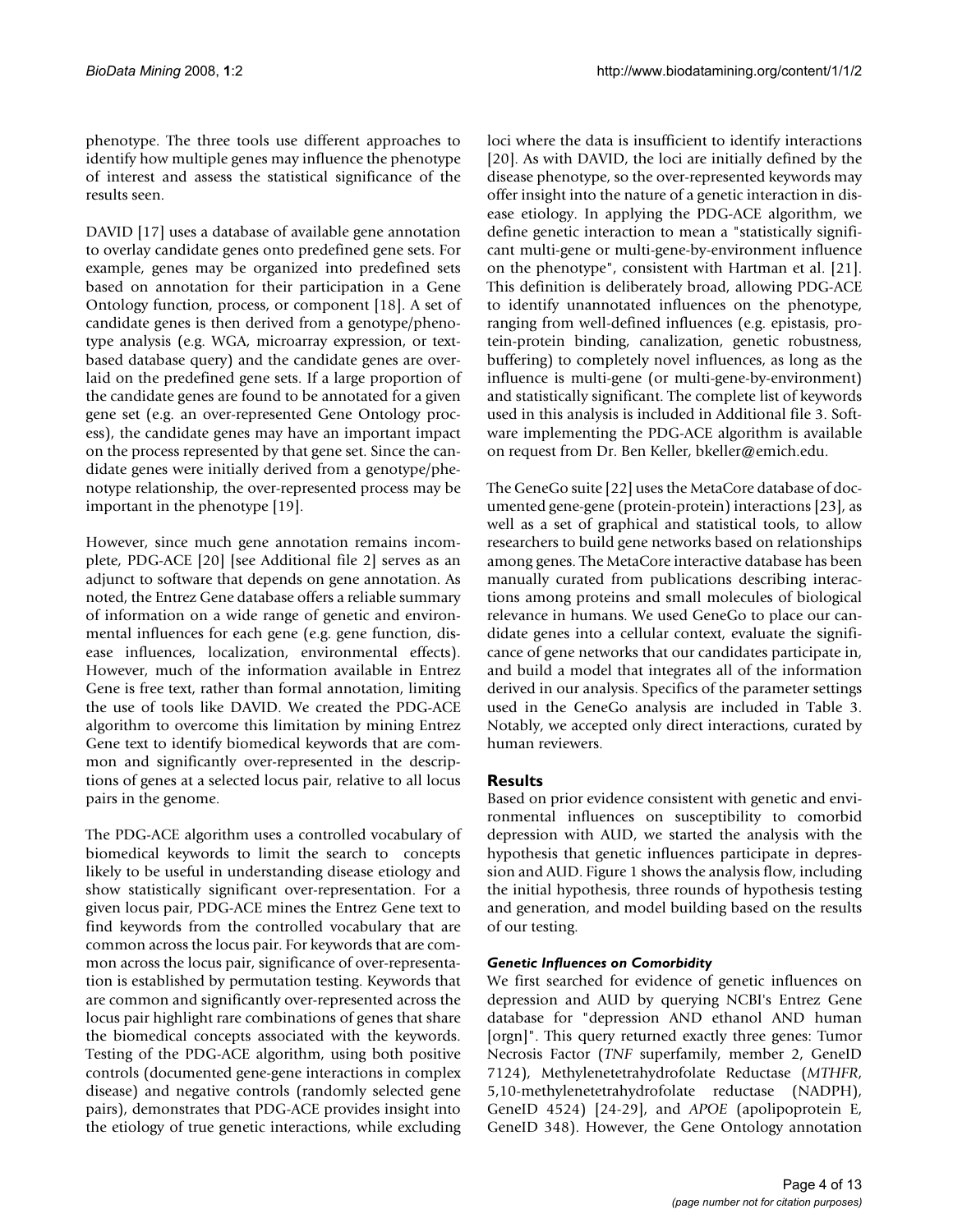| <b>Options</b>                           | <b>Setting</b>                          |
|------------------------------------------|-----------------------------------------|
| Use canonical pathways                   | Yes                                     |
| Network type                             | Merged                                  |
| <b>Build options</b>                     | Analyze network (transcription factors) |
| <b>Advanced options</b>                  |                                         |
| Discard objects user list                | No.                                     |
| Use indirect interactions                | Discard                                 |
| Use interactions weights                 | No.                                     |
| Add complementary objects                | Yes                                     |
| Filter interactions by confidence level  | Curated only                            |
| Use binding interactions (special cases) | Discard                                 |
| Group networks                           | No.                                     |
| Discard objects experiments              | <b>No</b>                               |
| Use unspecified reactions                | <b>Discard</b>                          |

#### **Table 3: Parameter settings used in GeneGo analysis**

GeneGo analysis was performed with MetaCore™ version 4.5, build 11165, on 26 November 2007. *TNF* and *MTHFR* were the input gene set.

for APOE, "response to ethanol", is inferred from electronic annotation, rather than manual curation. In an effort to use only the most reliable information to establish our initial candidate genes, we excluded *APOE* from the formal analysis. However, we have included a brief analysis of *APOE* in the results.

We searched PubMed for supporting information on potential roles of the proteins coded by *TNF* and *MTHFR* in depression, AUD, and comorbid depression with AUD. In searching PubMed, we found evidence that both TNF and MTHFR have been associated with depression and with ethanol in the literature, but not with the comorbidity of depression with AUD (Table 2). Notably, the result in Table 2 showing that TNF is associated with both depression and ethanol in a single publication is one of the false positive results identified in the PPV analysis. We didn't find evidence of MTHFR being associated with both depression and AUD in any single paper.

In total, the published literature is consistent with the hypothesis that *TNF* and *MTHFR* may both influence, or be influenced by, depression and AUD. We consider *TNF* and *MTHFR* to be valid candidate genes for both depression and AUD. Given these candidate genes, we next sought evidence that they participate in the comorbidity via genetic interaction.

### *Interaction between TNF and MTHFR via DAVID and PDG-ACE*

Given evidence of genetic influences on depression and AUD, we refined the hypothesis to include interaction between TNF and MTHFR. We first used DAVID software to explore functional annotation consistent with interaction between TNF and MTHFR. DAVID looks for over-representation of candidate genes in signaling or metabolic pathways, Gene Ontology processes, etc., based on available gene annotation. TNF and MTHFR were not found to be significantly over-represented in any gene set tested by DAVID.

Since most genes are only partially annotated, we next explored potential interactions between TNF and MTHFR via the PDG-ACE algorithm [20]. A total of 149 keywords were found to be common across the TNF/MTHFR gene pair, out of 2,531 keywords in this controlled vocabulary. We checked these 149 common keywords for over-representation using 10 million iterations in permutation testing. After a Bonferroni correction for 2,531 hypothesis tests, 27 keywords were found to be significantly over-represented (p-value < 0.05) in the TNF/MTHFR gene pair, relative to randomly selected gene pairs in the human genome. Six of these 27 keywords were found to be used in different contexts in the TNF and MTHFR Entrez Gene records and were eliminated; leaving 21 keywords that are common and significantly over-represented across the TNF/MTHFR gene pair (Table 4). Given this evidence of interaction between TNF and MTHFR in AUD and depression, and consistent with expected environmental influences on complex diseases, we further refined the hypothesis to include gene-by-environment interaction influencing the comorbidity.

#### *Environmental Influence of Ethanol Exposure*

Each significantly over-represented keyword identified by PDG-ACE represents one hypothesis on the etiology of a genetic interaction between TNF and MTHFR in depression and AUD. We tested each of these hypotheses by querying PubMed for "depression AND ethanol AND *keyword*" (Table 4). As in the previous round of testing, we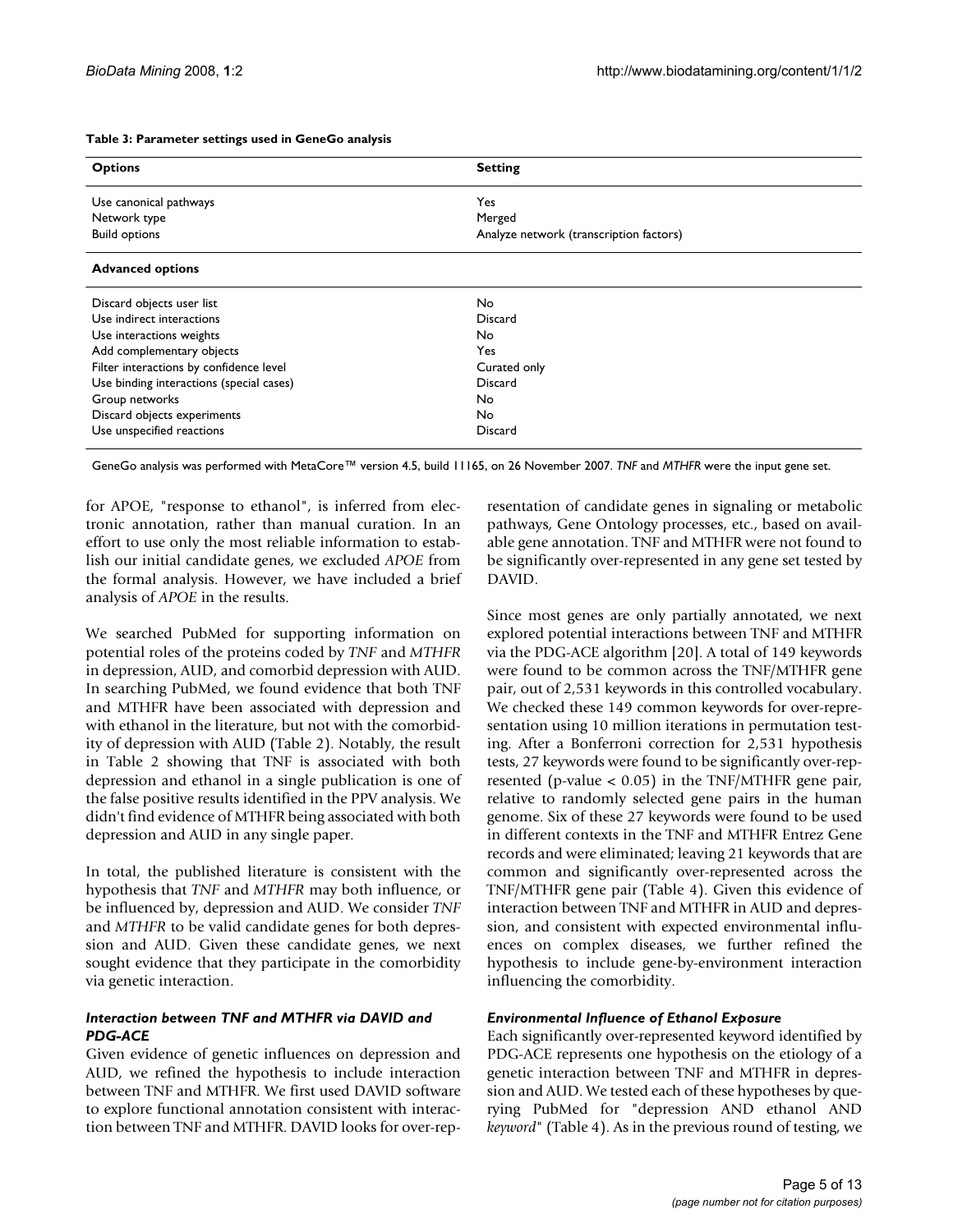

## **Figure 1**

**Analysis Flow**. Analysis started with prior evidence of potential genetic and environmental influences on comorbidity, followed by testing for genetic influences, genetic interactions, and environmental influences. The resulting model of gene-by-environment interaction is consistent with clinical and biochemical data.

used MeSH annotation to limit the queries and we used citation counts to provide indications of relevant association in the literature. Notably, since ethanol is a keyword in the PDG-ACE controlled vocabulary that we used, it acts as a positive control in this analysis and is the top keyword when ranked by relevance. In addition to ethanol, the top keywords ranked by relevance to depression and AUD are "consumption", "background", and "intake". In the Entrez Gene records for TNF and MTHFR, intake and consumption both refer to intake of alcohol, while background refers specifically to genetic background. Results of the PDG-ACE analysis are consistent with the hypothesis that genetic background, via TNF and MTHFR, as well as environmental influences, via alcohol intake or consumption, are interacting elements of susceptibility in comorbid depression with AUD. Given evidence of genetic interaction between TNF and MTHFR, as well as gene-by-environment interaction in comorbid depression with AUD, we next sought to understand TNF and MTHFR in a cellular context.

#### *Model Building via GeneGo*

We used the GeneGo suite [22,23] to place TNF and MTHFR in a cellular context. Results of the PDG-ACE analysis suggested that ethanol consumption exerts an environmental influence on this genetic system. Also, TNF is a secreted protein that responds to the environment by binding TNF receptors to influence intracellular signal transduction pathways that regulate gene expression. Given these inputs, we focused our GeneGo analysis on cell signaling via signal transduction and the regulation of gene expression within the cell (input parameters in Table 3).

The most significant network found by GeneGo (Figure 2) shows a feedback loop among TNF (a.k.a. TNF-alpha), TNF-R1 (a.k.a. TNFRSF1A, GeneID 7132), and NF-kB (a.k.a. NFKB1, GeneID 4790). Note that these proteins do not act in isolation, but the GeneGo graphic shows the essential elements of the network based on annotation in GeneGo's MetaCore database. In the network identified by GeneGo, conditions in the extracellular environment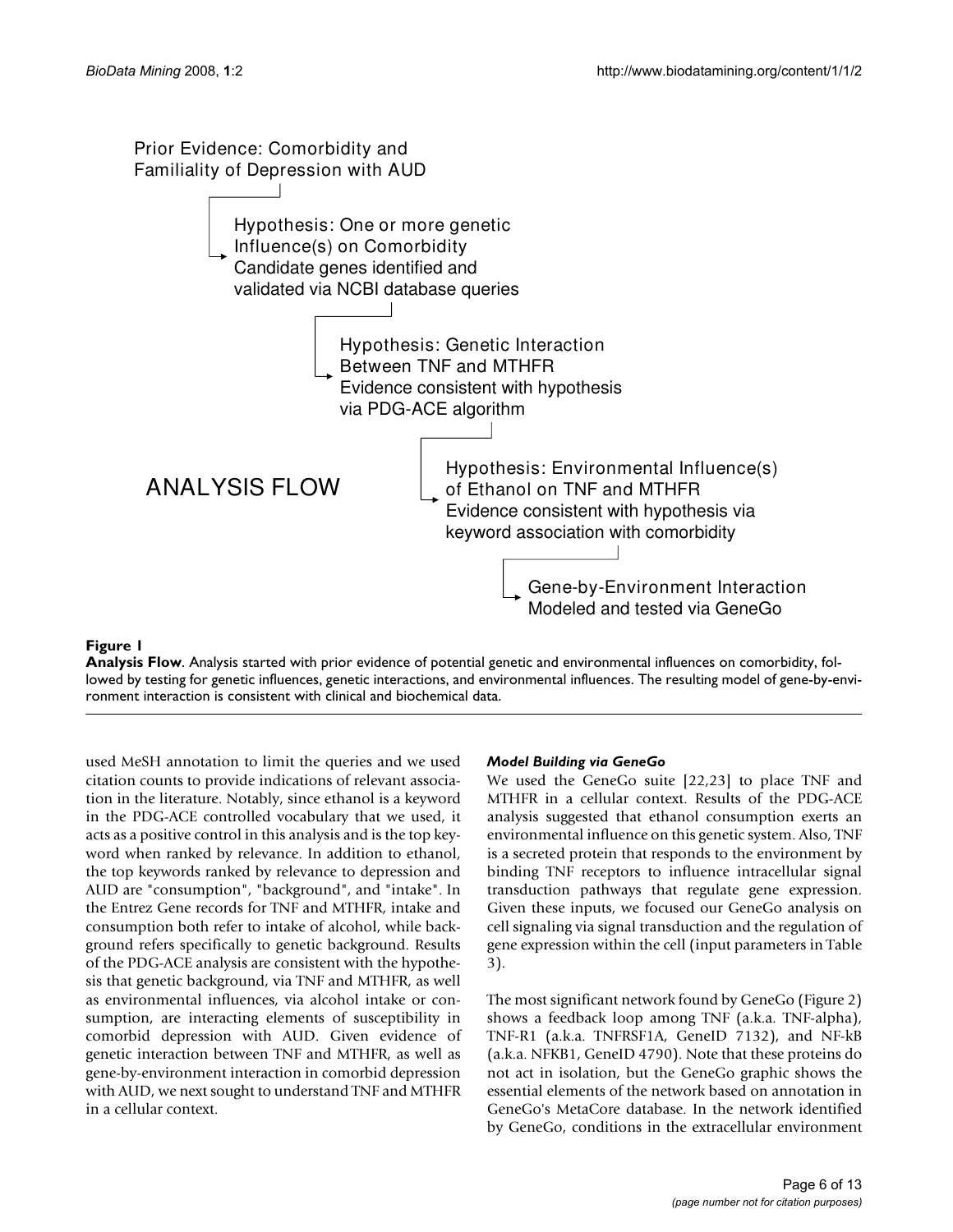**Table 4: Significant biomedical keywords identified by PDG-ACE across the TNF/MTHFR gene pair, and relevance to depression with AUD**

| Keyword                     | # PubMed citations for query: |
|-----------------------------|-------------------------------|
| Ethanol                     | 263                           |
| Consumption                 | 29                            |
| Background                  | 12                            |
| Intake                      | 10                            |
| Child                       | 9                             |
| Mortality                   | 6                             |
| Transplant                  | 2                             |
| Mineral                     |                               |
| Hemodialysis                | O                             |
| Abdominal                   | O                             |
| Carotid                     | 0                             |
| Wall                        | 0                             |
| Preoperative                | 0                             |
| Lumbar                      | 0                             |
| kidney transplantation      | 0                             |
| Spine                       | 0                             |
| Homozygote                  | 0                             |
| Mediterranean               | 0                             |
| hormone replacement therapy | 0                             |
| p53 gene                    | 0                             |
| Sickle                      | 0                             |
|                             |                               |

Each keyword derived from the PDG-ACE analysis (column 1) was queried against the PubMed database via the query: ("Depressive Disorder" [Mesh] OR "Depression" [Mesh] OR "Depressive Disorder, Major" [Mesh]) AND ("Ethanol" [Mesh] OR "Alcohol-Induced Disorders, Nervous System" [Mesh]) AND *Keyword*. Citation counts are used as an indication of the keyword's relevance in comorbid depression with AUD.

are sensed inside the cell via binding of TNF to TNF-R1, activating TNF-R1 [30,31]. Activated TNF-R1 activates NFkB [32,33], which subsequently activates the expression of both TNF [34] and MTHFR [35,36]. Given the potential for TNF-R1 and NF-kB to impact this network, we queried PubMed for potential influences of these genes on depression and AUD (Table 2). We found citations consistent with roles for both of these genes in depression and AUD.

Genetic variation or extracellular signals that affect any part of the feedback cycle (Figure 2) would tend to be amplified over a number of cycles, potentially leading to a growing imbalance in the system over time. In this network, NF-kB activates the expression of MTHFR, which metabolizes folate, so imbalances in the system would be expected to lead to imbalances in folate metabolism. This result is consistent with evidence of decreased folate levels in alcoholism [37]. In addition, reduced folate levels are associated with depression [38], where research on etiology suggests that reduced folate levels may alter neurotransmitter metabolism [39-41].

Summarizing our results to this point, we found evidence that both TNF and MTHFR are associated with both

depression and alcohol in the literature, TNF and MTHFR interact to influence the comorbidity and alcohol exerts an environmental influence on this genetic network, and folate levels are altered in both depression and alcohol dependence. Investigating the environmental influence of ethanol on TNF, we found that ethanol intake suppresses the function of TNF Alpha Converting Enzyme (TACE, a.k.a. ADAM17, GeneID 6868) [28], leading to reduced TNF signaling. Integrating these lines of evidence, we propose a model of comorbid depression with AUD (Figure 3). In this model, environmental ethanol exposure suppresses TNF signaling by inhibiting TACE [28]. Reduced TNF signaling reduces TNF-R1 activation [30,31], which then reduces NF-kB activation [32]. NF-kB activates the expression of both TNF [33,34] and MTHFR [35,36], so reduced NF-kB activation contributes to further reduction in TNF signaling as well as reduced MTHFR expression. Reduced expression of MTHFR would be expected to alter folate metabolism and increase susceptibility to depression [38].



#### Figure 2

**Top scoring GeneGo network including TNF and MTHFR**. This four-gene network is the best fit found by GeneGo (p-value 3.45e-08) for TNF and MTHFR. TNF (TNF-alpha) activates TNFR (TNF-R1), which then activates NF-kB. NF-kB regulates the expression of both MTHFR and TNF, creating a feedback loop among TNF, TNFR, and NFkB.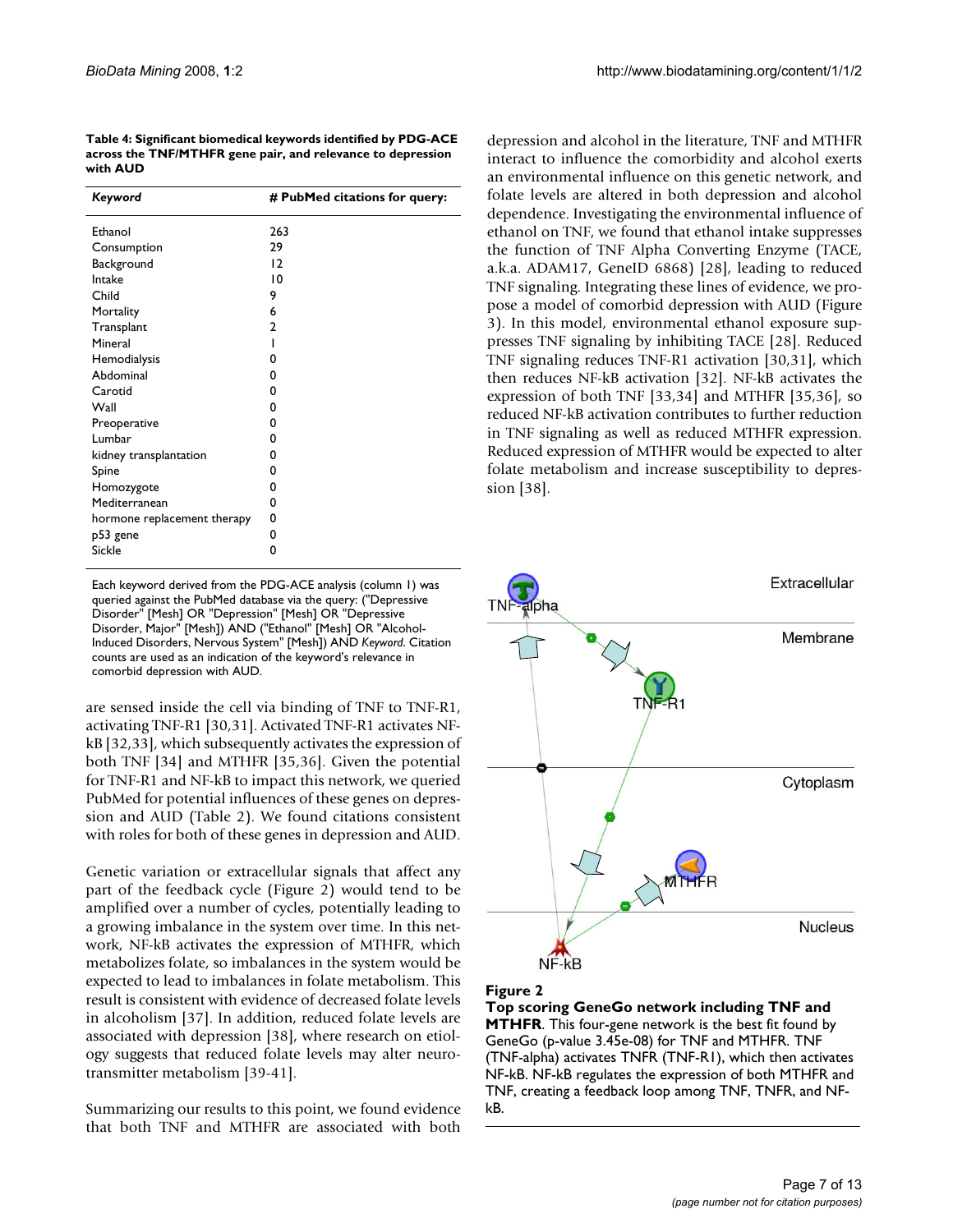

#### **Figure 3**

**Proposed Model of Comorbid Depression with AUD**. This model, incorporating evidence gathered in hypothesis testing, and consistent with an environmental effect of ethanol on the genetic network, shows how ethanol consumption would be expected to result in decreased folate metabolism and increased susceptibility to depression for genetically susceptible individuals.

Signal transduction, leading to transcriptional regulation of both TNF and MTHFR, is an essential assumption of this model. In addition to building networks, GeneGo analyzes networks for over-representation of genes that participate in Gene Ontology (GO) processes (similar to the DAVID analysis described), then ranks the GO processes by p-value. Table 5 shows that "positive regulation of transcription from RNA polymerase II promoter" is the most significantly over-represented GO process in this network. This result is consistent with the hypothesis that environmental influences, via ethanol exposure, are transduced through this genetic network to alter TNF and

|  |  | Table 5: Ranking of Gene Ontology processes for GeneGo network in Figure 2 |  |
|--|--|----------------------------------------------------------------------------|--|
|--|--|----------------------------------------------------------------------------|--|

| <b>Gene Ontology Process</b>                                                                 | p-value        |
|----------------------------------------------------------------------------------------------|----------------|
| positive regulation of transcription from RNA polymerase II promoter                         | 3.8E-06        |
| negative regulation of interleukin-12 biosynthetic process                                   | 5.3E-06        |
| inflammatory response                                                                        | 9.5E-06        |
| positive regulation of I-kappaB kinase/NF-kappaB cascade                                     | <b>I.5E-05</b> |
| positive regulation of transcription, DNA-dependent                                          | 1.5E-05        |
| regulation of I-kappaB kinase/NF-kappaB cascade                                              | I.8E-05        |
| positive regulation of transcription                                                         | 2.9E-05        |
| positive regulation of nucleobase, nucleoside, nucleotide and nucleic acid metabolic process | 3.3E-05        |
| regulation of interleukin-12 biosynthetic process                                            | 3.8E-05        |
| interleukin-12 biosynthetic process                                                          | 3.8E-05        |
| response to wounding                                                                         | 3.9E-05        |
| interleukin-12 production                                                                    | 4.8E-05        |

Regulation of transcription is the most significantly over-represented Gene Ontology process for this network, consistent with the hypothesis that environmental influences, via ethanol exposure, are transduced through this genetic network to alter TNF and MTHFR expression, folate metabolism, and susceptibility to depression.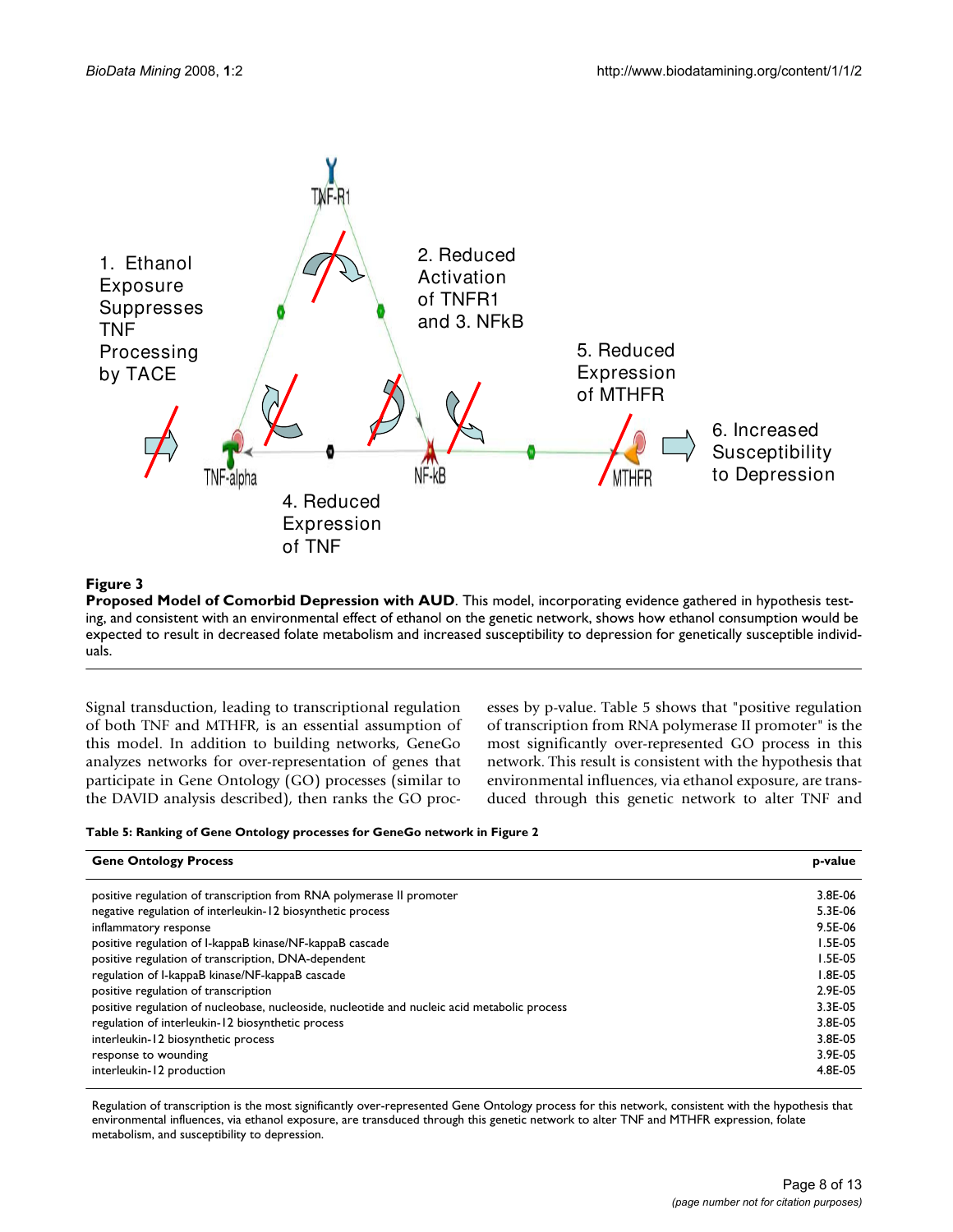MTHFR expression, folate metabolism, and susceptibility to depression.

Apolipoprotein E (APOE) was excluded from the formal analysis because the annotation in Entrez Gene was inferred, rather than curated. In pursuing the hypothesis that APOE is involved in comorbid depression with AUD, we re-started the analysis including APOE. We queried PubMed for citations consistent with this hypothesis (Table 2) and found evidence of APOE's role in both depression and AUD, but no evidence for a role in the comorbidity. PDG-ACE analysis did not produce any significant results after correction for multiple hypothesis tests. We attempted to insert APOE into the GeneGo network (Figure 2) and found no annotated interactions between APOE and the other genes in the network. Apolipoprotein E may well have an influence on comorbid depression with AUD but, if so, the mechanism is either independent of the network modeled or, more likely, the data is not yet available to reliably connect APOE to this network.

## **Discussion**

Comorbid depression with AUD shows evidence of both genetic and environmental influences on susceptibility. In three phases of hypothesis generation and testing (NCBI database queries, PDG-ACE and GeneGo analyses) we established and tested a model of gene-by-environment interaction that shows evidence of influencing the comorbidity and is consistent with established knowledge about AUD and depression [37]. We first hypothesized that common genetic influences affect AUD and depression. We tested this hypothesis by searching for candidate genes and found published evidence, via Entrez Gene and PubMed, supporting the roles of TNF and MTHFR in depression and AUD. Given evidence of a multi-gene influence on the comorbidity, we hypothesized that TNF and MTHR participate in a genetic interaction influencing the comorbidity. Mining the Entrez Gene records for TNF and MTHFR via the PDG-ACE algorithm, we found twenty one keywords that are common and significantly overrepresented across the gene pair, consistent with interaction between these genes in comorbid AUD with depression. In addition, among the significant keywords, those that are most often associated with depression and AUD in the literature are suggestive of an environmental effect on this genetic interaction via ethanol intake or consumption. Given evidence that TNF and MTHFR participate in a genetic interaction that may be influenced by environmental exposure to ethanol, as well as evidence that TNF influences signal transduction pathways in response to the environment, we hypothesized signal transduction as the most appropriate model of the gene-by-environment interaction. Modeling this hypothesis via GeneGo, we found that both TNF and MTHFR are influenced by a

genetic feedback cycle that incorporates environmental ethanol exposure into folate metabolism. Altered folate levels, as well as AUD, are consistently linked to depression [42-44].

Mason and Choi [37] review other mechanisms (decreased dietary intake of folate, decreased intestinal absorption, increased urinary secretion, and cleavage of the folate molecule) that have been purported to reduce the bio-availability of folate with excessive ethanol intake. In addition, they review the adverse effects that ethanol can have on one-carbon metabolism, a process that includes the synthesis of folate. Mason and Choi show five enzymes involved in one-carbon metabolism including MTHFR, Cystathionine beta-synthase (CBS, GeneID 875), Betaine Homocysteine Methyltransferase (BHMT, GeneID 635), Serine Hydroxymethyltransferase 1 (SHMT, GeneID 6470), and Methionine Synthase (MTR, GeneID 4548). Figure 4 is a GeneGo graphic showing how TNF signaling may impact every one of these enzymes by regulating their expression. This network, still fairly simple, includes all of the elements of the proposed model (Figure 2) and provides a suggestion of how AUD impacts one-carbon metabolism in a complex genotype-phenotype relationship. Arguably, because all of the enzymes seen in this network affect folate metabolism, they all are candidates for influencing comorbid depression with AUD.

Based on the relationship between folate metabolism and one-carbon metabolism, we searched for evidence that the one-carbon metabolic process influences depression, AUD, and the comorbidity. Table 6 shows evidence that several of these genes may have influences on depression or AUD. The larger hypotheses, depression AND folate, ethanol AND folate, show 133 and 237 citations, respectively, though we did not find evidence for depression AND ethanol AND folate. In Figure 4, two additional genes, p53 (TP53, GeneID 7157) and HNF4a (HNF4 alpha, GeneID 3172), are shown to participate in the network. Searching for evidence of these genes in depression, AUD, and the comorbidity, we found evidence for association between p53 and ethanol (Table 6). Interestingly, "p53 gene" is one of the 21 keywords that we found to be common and significantly overrepresented across the TNF/MTHFR gene pair in the PDG-ACE analysis (Table 4).

Notably, while the evidence assembled in this analysis is consistent with our hypothesized model of gene-by-environment interaction of comorbid depression with AUD, much data remains missing. For example, we emphasize the environmental influence of alcohol consumption, though we have little information on how alcohol dosage or the duration of alcohol exposure might affect genetic influences in our model. Equally, while we have identified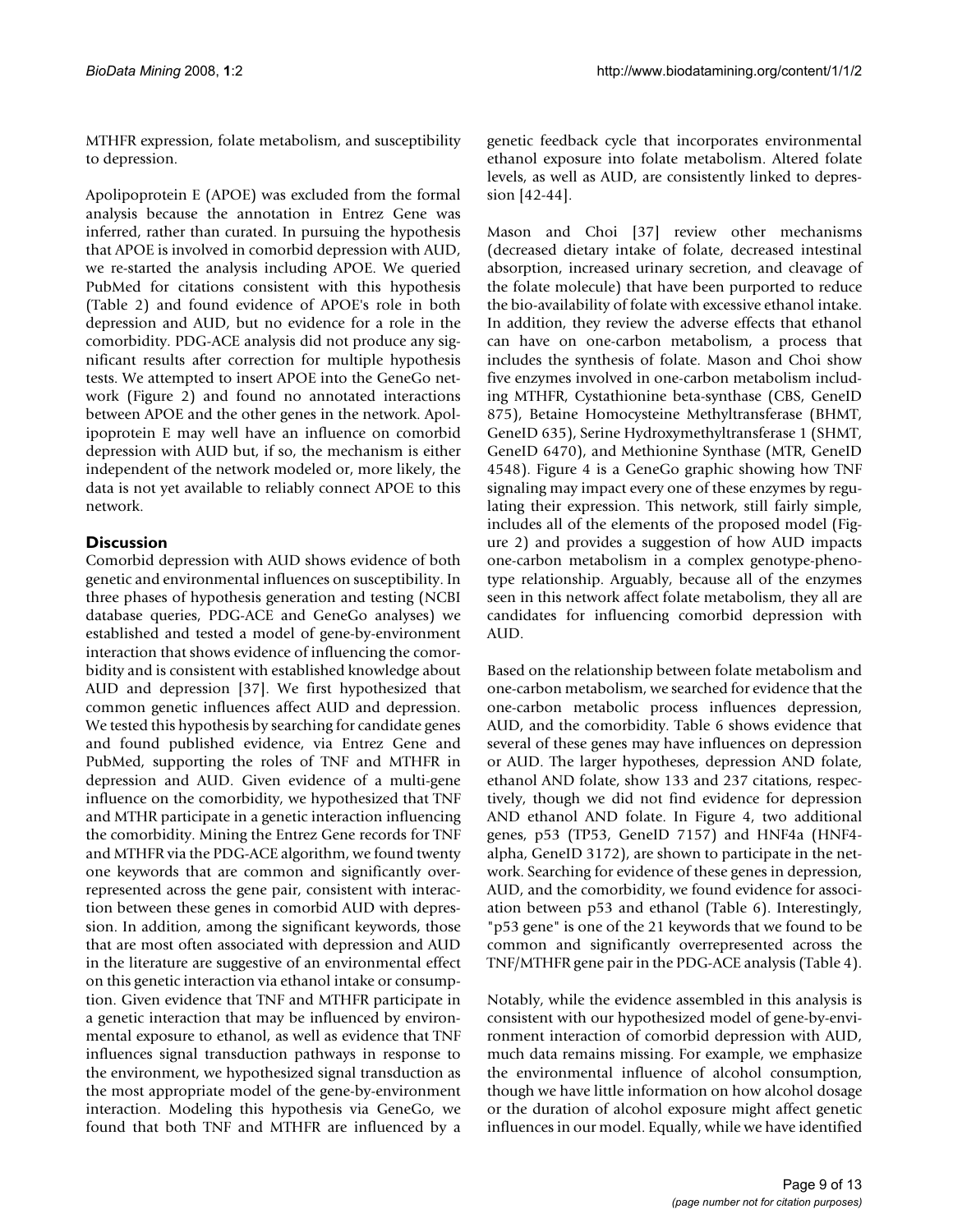

#### Figure 4

**GeneGo graphic illustrating how TNF signaling impacts one-carbon metabolism**. Folate metabolism is one element of one-carbon metabolism and TNF signaling influences all of the enzymes involved. As a result, variations in any of the genes involved in one-carbon metabolism could influence folate metabolism and susceptibility to depression.

a network of genes that may influence the comorbidity, we have limited information on heritable variation that would be expected to increase or decrease susceptibility. To date, the C677T variant of MTHFR is associated with both susceptibility to depression [27,45,46] and ethanol response [26], and levels of TNF mRNA have been associated with depression [25]. Cytogenetic band 6p21, the chromosomal location of TNF, has recently been associated with chromosomal aberrations in alcoholism [47]. However, the genetic influences of this network are likely to be much more complex than what we know so far. Missing data on these influences await follow-on analyses (e.g., targeted genotyping in an affected population versus controls, animal modelling) that can be informed by the model developed here. Also, given the model proposed, future data from WGA or microarray studies can be tested on a reduced number of hypotheses, thus increasing the power of these tools.

#### *Implications*

Implications of this model are consistent with dietary guidance recommending monitoring and appropriate supplementation of folate for patients in treatment for depression [48-50], AUD, or comorbid depression with AUD [37,38,42-44]. In addition, identification of the variants associated with risk could be useful in prognosis and treatment of either or both conditions [51]. Pharmacogenomic approaches are being successfully implemented in psychiatry, to the great benefit of patients with specific genetic variants [52-54], and the identification of disease predisposing variants will likely improve the prognosis for depression with AUD.

#### **Conclusion**

The model developed in this analysis represents one mechanism whereby, for genetically susceptible individuals, alcohol intake could lead to altered folate metabolism and increased susceptibility to depression. The effect of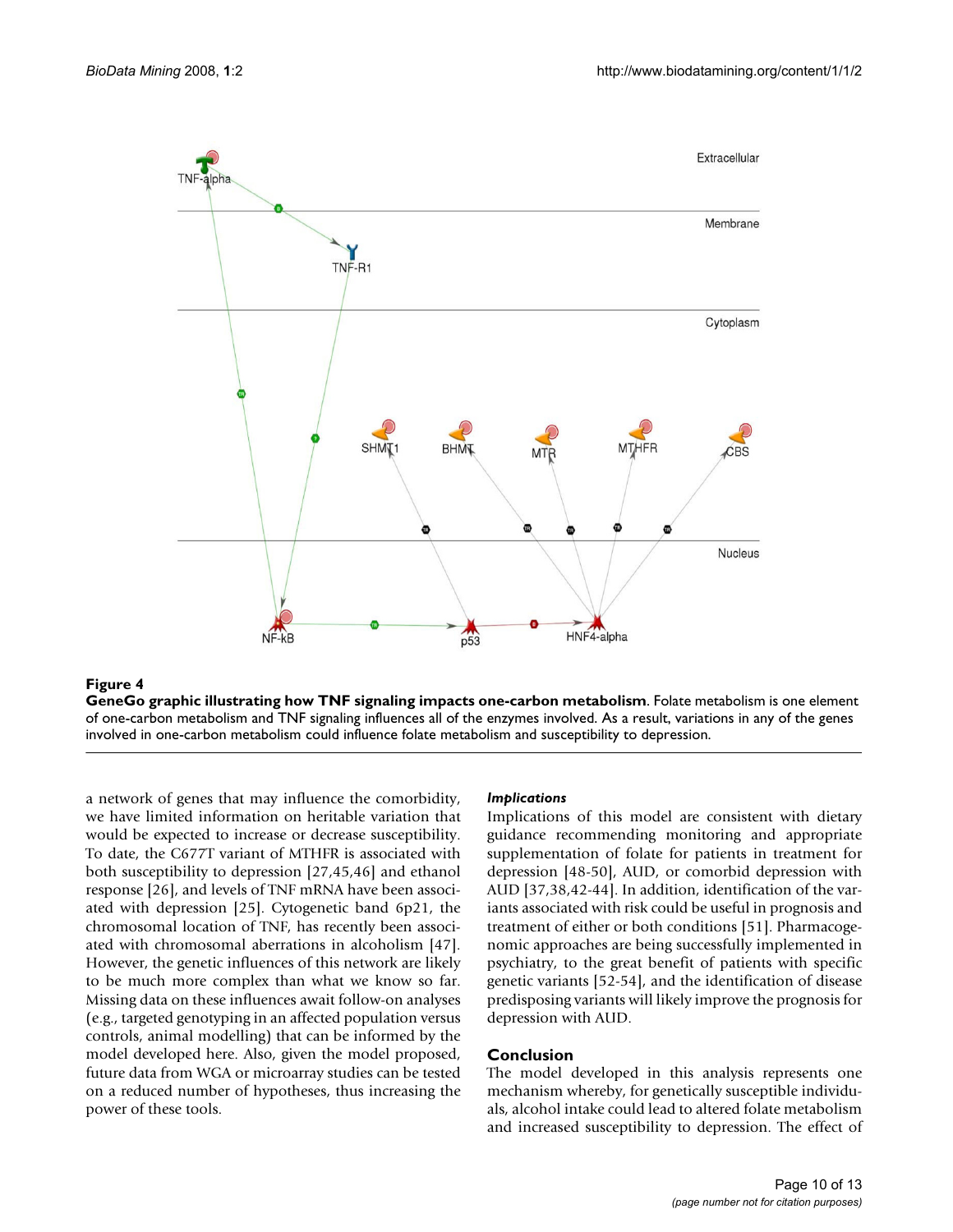**Table 6: Additional hypotheses tested based on GeneGo modelling**

| <b>Short form, PubMed Queries</b> | # PubMed Citations |
|-----------------------------------|--------------------|
| depression AND CBS                | ı                  |
| ethanol AND CBS                   | 2                  |
| depression AND ethanol AND CBS    | O                  |
| depression AND BHMT               | O                  |
| ethanol AND BHMT                  | 6                  |
| depression AND ethanol AND BHMT   | 0                  |
| depression AND SHMT               | 0                  |
| ethanol AND SHMT                  | O                  |
| depression AND ethanol AND SHMT   | O                  |
| depression AND MTR                | ı                  |
| ethanol AND MTR                   | 17                 |
| depression AND ethanol AND MTR    | O                  |
| depression AND folate             | 133                |
| ethanol AND folate                | 237                |
| depression AND ethanol AND folate | 0                  |
| depression AND p53                | n                  |
| ethanol AND p53                   | 43                 |
| depression AND ethanol AND p53    | 0                  |
| depression AND HNF4a              | O                  |
| ethanol AND HNF4a                 | O                  |
| depression AND ethanol AND HNF4a  | 0                  |

Based on GeneGo modelling, additional candidate genes were tested for association with depression, AUD, and the comorbidity on 9 December, 2007. As in Table 2, queries were qualified by Medical Subject Headings (MeSH) annotation to minimize spurious associations. The actual queries, including MeSH qualification, are provided as Additional Materials (Tables\_2\_and\_6\_Detailed.xls). Column 1 has a short form of the query and column 2 shows the number of citations that meet the query criteria.

excessive alcohol consumption on folate levels is not new [37] but this analysis puts the environmental effect of alcohol consumption into a genetic context and provides a model for further hypothesis testing.

Candidate gene approaches offer a necessarily limited view of gene-disease association because so much data is missing on virtually all genes. In addition, data mining approaches, if not carefully controlled, can lead to false positive associations. However, by starting with the most reliable data available to select candidate genes, using multiple lines of evidence to test the validity of candidates, then putting the candidates into context, we believe we have developed one valid model of gene-by-environment interaction influencing comorbid depression with AUD. The proposed gene-by-environment interaction model provides a biologically plausible and testable hypothesis on the genetic etiology of comorbid depression with AUD.

With appropriate caveats, this approach to complex disease analysis could be applied to understanding many diseases. Both publication bias towards positive results and bias towards genes that are commonly studied will tend to steer text based evidence in the direction of a relatively limited set of genes. This bias will be countered by the large volumes of data currently being generated without prior hypotheses. In particular, WGA and microarray data are being deposited in publicly available datasets. These data will complement text based approaches by allowing for unbiased tests of the reduced number of hypotheses posed. Indeed, as the volume of data available in databases increases, this type of analysis will become more valuable.

## **Competing interests**

The authors declare that they have no competing interests.

## **Authors' contributions**

RCM initially conceived of the work, conducted the database queries as well as the PDG-ACE and GeneGo analyses, and wrote the first draft of the manuscript. BJK developed the PDG-ACE algorithm and helped in subsequent drafting of the manuscript. EFHS put the initial results in the context of one-carbon metabolism and helped with subsequent drafting of the manuscript. MGM participated in the design and coordination of the study and helped draft the final manuscript. All authors read and approved the final manuscript.

## **Additional material**

## **Additional file 1**

*Detailed PubMed database queries.* Click here for file [\[http://www.biomedcentral.com/content/supplementary/1756-](http://www.biomedcentral.com/content/supplementary/1756-0381-1-2-S1.xls) 0381-1-2-S1.xls]

## **Additional file 2**

*Manuscript describing the PDG-ACE algorithm.* Click here for file [\[http://www.biomedcentral.com/content/supplementary/1756-](http://www.biomedcentral.com/content/supplementary/1756-0381-1-2-S2.doc) 0381-1-2-S2.doc]

## **Additional file 3**

*List of 2,531 keywords used in PDG-ACE analysis.* Click here for file [\[http://www.biomedcentral.com/content/supplementary/1756-](http://www.biomedcentral.com/content/supplementary/1756-0381-1-2-S3.txt) 0381-1-2-S3.txt]

## **Acknowledgements**

RCM, BJK, and MGM were supported in part by the National Center for Integrative Biomedical Informatics, U54-DA-021519. RCM, EFHS, and MGM were supported in part by the Prechter Bipolar Genetics Fund.

## **References**

1. Regier DA, Farmer ME, Rae DS, Locke BZ, Keith SJ, Judd LL, Goodwin FK: **[Comorbidity of mental disorders with alcohol and other](http://www.ncbi.nlm.nih.gov/entrez/query.fcgi?cmd=Retrieve&db=PubMed&dopt=Abstract&list_uids=2232018) [drug abuse. Results from the epidemiologic catchment area](http://www.ncbi.nlm.nih.gov/entrez/query.fcgi?cmd=Retrieve&db=PubMed&dopt=Abstract&list_uids=2232018) [\(ECA\) study.](http://www.ncbi.nlm.nih.gov/entrez/query.fcgi?cmd=Retrieve&db=PubMed&dopt=Abstract&list_uids=2232018)** *Jama* 1990, **264(19):**2511-2518.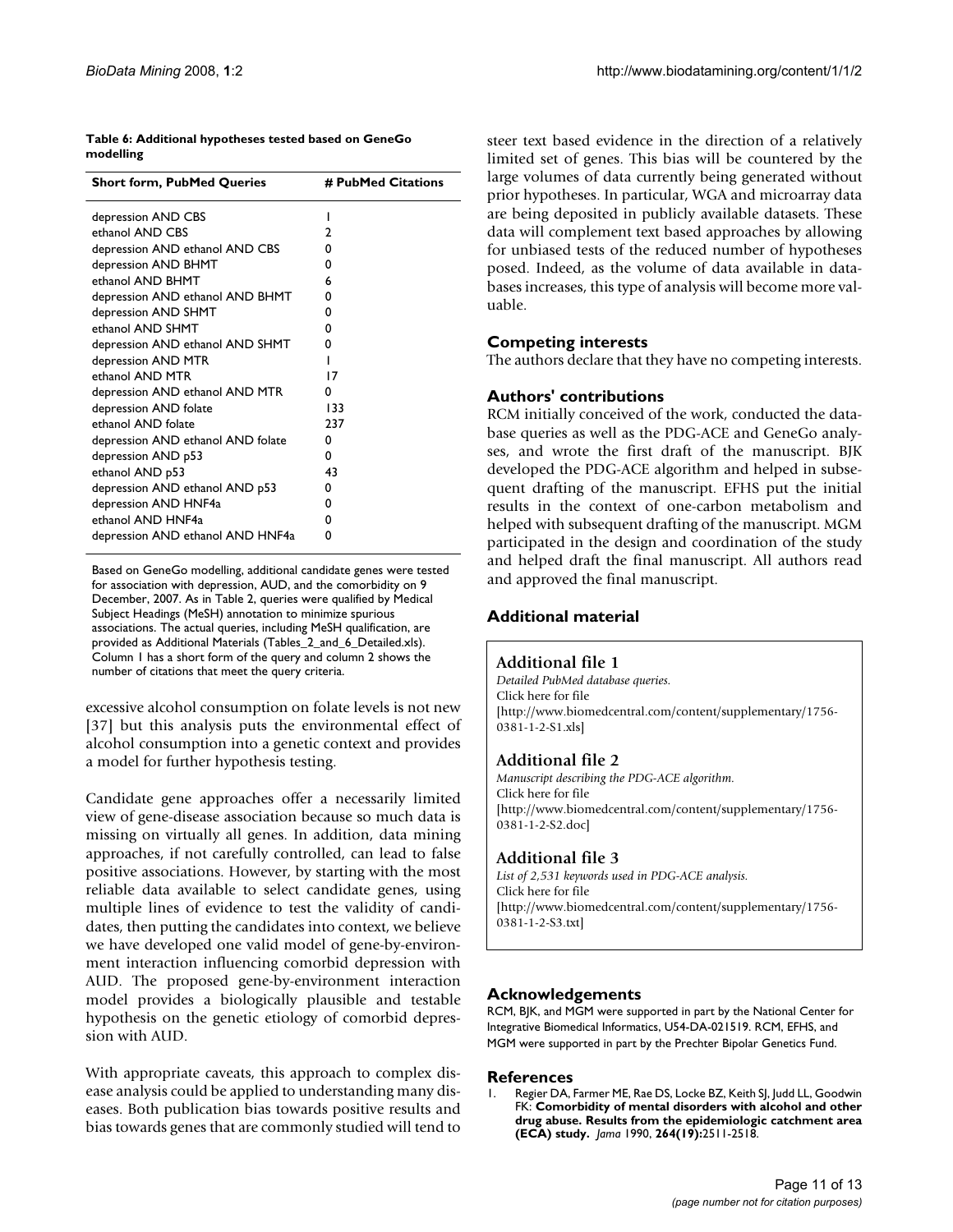- 2. Hasin DS, Glick H: **[Depressive symptoms and DSM-III-R alco](http://www.ncbi.nlm.nih.gov/entrez/query.fcgi?cmd=Retrieve&db=PubMed&dopt=Abstract&list_uids=8251881)[hol dependence: general population results.](http://www.ncbi.nlm.nih.gov/entrez/query.fcgi?cmd=Retrieve&db=PubMed&dopt=Abstract&list_uids=8251881)** *Addiction* 1993, **88(10):**1431-1436.
- 3. Lynskey MT: **[The comorbidity of alcohol dependence and](http://www.ncbi.nlm.nih.gov/entrez/query.fcgi?cmd=Retrieve&db=PubMed&dopt=Abstract&list_uids=9839146) [affective disorders: treatment implications.](http://www.ncbi.nlm.nih.gov/entrez/query.fcgi?cmd=Retrieve&db=PubMed&dopt=Abstract&list_uids=9839146)** *Drug Alcohol Depend* 1998, **52(3):**201-209.
- 4. Wang J, El-Guebaly N: **[Sociodemographic factors associated](http://www.ncbi.nlm.nih.gov/entrez/query.fcgi?cmd=Retrieve&db=PubMed&dopt=Abstract&list_uids=14763676) [with comorbid major depressive episodes and alcohol](http://www.ncbi.nlm.nih.gov/entrez/query.fcgi?cmd=Retrieve&db=PubMed&dopt=Abstract&list_uids=14763676) [dependence in the general population.](http://www.ncbi.nlm.nih.gov/entrez/query.fcgi?cmd=Retrieve&db=PubMed&dopt=Abstract&list_uids=14763676)** *Can J Psychiatry* 2004, **49(1):**37-44.
- 5. Goodwin FKJ Kay Redfield: **Manic-Depressive Illness.** Second edition. New York, NY , Oxford University Press; 2007.
- 6. Dick DM, Bierut LJ: **[The genetics of alcohol dependence.](http://www.ncbi.nlm.nih.gov/entrez/query.fcgi?cmd=Retrieve&db=PubMed&dopt=Abstract&list_uids=16539893)** *Curr Psychiatry Rep* 2006, **8(2):**151-157.
- 7. Dohrenwend BP, Levav I, Shrout PE, Schwartz S, Naveh G, Link BG, Skodol AE, Stueve A: **[Socioeconomic status and psychiatric dis](http://www.ncbi.nlm.nih.gov/entrez/query.fcgi?cmd=Retrieve&db=PubMed&dopt=Abstract&list_uids=1546291)**[orders: the causation-selection issue.](http://www.ncbi.nlm.nih.gov/entrez/query.fcgi?cmd=Retrieve&db=PubMed&dopt=Abstract&list_uids=1546291) **255(5047):**946-952.
- 8. Kendler KS, Davis CG, Kessler RC: **[The familial aggregation of](http://www.ncbi.nlm.nih.gov/entrez/query.fcgi?cmd=Retrieve&db=PubMed&dopt=Abstract&list_uids=9330021) [common psychiatric and substance use disorders in the](http://www.ncbi.nlm.nih.gov/entrez/query.fcgi?cmd=Retrieve&db=PubMed&dopt=Abstract&list_uids=9330021) [national comorbidity survey: a family history study.](http://www.ncbi.nlm.nih.gov/entrez/query.fcgi?cmd=Retrieve&db=PubMed&dopt=Abstract&list_uids=9330021)** *Br J Psychiatry* 1997, **170:**541-548.
- 9. Kendler KS, Heath AC, Neale MC, Kessler RC, Eaves LJ: **[Alcoholism](http://www.ncbi.nlm.nih.gov/entrez/query.fcgi?cmd=Retrieve&db=PubMed&dopt=Abstract&list_uids=8357294) [and major depression in women. A twin study of the causes](http://www.ncbi.nlm.nih.gov/entrez/query.fcgi?cmd=Retrieve&db=PubMed&dopt=Abstract&list_uids=8357294) [of comorbidity.](http://www.ncbi.nlm.nih.gov/entrez/query.fcgi?cmd=Retrieve&db=PubMed&dopt=Abstract&list_uids=8357294)** *Arch Gen Psychiatry* 1993, **50(9):**690-698.
- 10. Prescott CA, Aggen SH, Kendler KS: **[Sex-specific genetic influ](http://www.ncbi.nlm.nih.gov/entrez/query.fcgi?cmd=Retrieve&db=PubMed&dopt=Abstract&list_uids=10920470)[ences on the comorbidity of alcoholism and major depres](http://www.ncbi.nlm.nih.gov/entrez/query.fcgi?cmd=Retrieve&db=PubMed&dopt=Abstract&list_uids=10920470)[sion in a population-based sample of US twins.](http://www.ncbi.nlm.nih.gov/entrez/query.fcgi?cmd=Retrieve&db=PubMed&dopt=Abstract&list_uids=10920470)** *Arch Gen Psychiatry* 2000, **57(8):**803-811.
- 11. Maglott D, Ostell J, Pruitt KD, Tatusova T: **[Entrez Gene: gene](http://www.ncbi.nlm.nih.gov/entrez/query.fcgi?cmd=Retrieve&db=PubMed&dopt=Abstract&list_uids=17148475)[centered information at NCBI.](http://www.ncbi.nlm.nih.gov/entrez/query.fcgi?cmd=Retrieve&db=PubMed&dopt=Abstract&list_uids=17148475)** *Nucleic Acids Res* 2007, **35(Database issue):**D26-31.
- 12. Carlson CS, Eberle MA, Kruglyak L, Nickerson DA: **[Mapping com](http://www.ncbi.nlm.nih.gov/entrez/query.fcgi?cmd=Retrieve&db=PubMed&dopt=Abstract&list_uids=15164069)[plex disease loci in whole-genome association studies.](http://www.ncbi.nlm.nih.gov/entrez/query.fcgi?cmd=Retrieve&db=PubMed&dopt=Abstract&list_uids=15164069)** *Nature* 2004, **429(6990):**446-452.
- 13. Clark AG, Boerwinkle E, Hixson J, Sing CF: [Determinants of the](http://www.ncbi.nlm.nih.gov/entrez/query.fcgi?cmd=Retrieve&db=PubMed&dopt=Abstract&list_uids=16251455) **[success of whole-genome association testing.](http://www.ncbi.nlm.nih.gov/entrez/query.fcgi?cmd=Retrieve&db=PubMed&dopt=Abstract&list_uids=16251455)** *Genome Res* 2005, **15(11):**1463-1467.
- 14. Lawrence RW, Evans DM, Cardon LR: **[Prospects and pitfalls in](http://www.ncbi.nlm.nih.gov/entrez/query.fcgi?cmd=Retrieve&db=PubMed&dopt=Abstract&list_uids=16096108) [whole genome association studies.](http://www.ncbi.nlm.nih.gov/entrez/query.fcgi?cmd=Retrieve&db=PubMed&dopt=Abstract&list_uids=16096108)** *Philos Trans R Soc Lond B Biol Sci* 2005, **360(1460):**1589-1595.
- 15. Wheeler DL, Barrett T, Benson DA, Bryant SH, Canese K, Chetvernin V, Church DM, Dicuccio M, Edgar R, Federhen S, Feolo M, Geer LY, Helmberg W, Kapustin Y, Khovayko O, Landsman D, Lipman DJ, Madden TL, Maglott DR, Miller V, Ostell J, Pruitt KD, Schuler GD, Shumway M, Sequeira E, Sherry ST, Sirotkin K, Souvorov A, Starchenko G, Tatusov RL, Tatusova TA, Wagner L, Yaschenko E: **Database resources of the national center for biotechnology information.** *Nucleic Acids Res* 2007.
- 16. **The Medical subject headings (MeSH) database [http:// www.nlm.nih.gov/mesh/meshhome.html].** .
- 17. **The database for annotation, visualization and integrated discovery (DAVID) [http://david.abcc.ncifcrf.gov/home.jsp].** .
- 18. Ashburner M, Ball CA, Blake JA, Botstein D, Butler H, Cherry JM, Davis AP, Dolinski K, Dwight SS, Eppig JT, Harris MA, Hill DP, Issel-Tarver L, Kasarskis A, Lewis S, Matese JC, Richardson JE, Ringwald M, Rubin GM, Sherlock G: **[Gene ontology: tool for the unification](http://www.ncbi.nlm.nih.gov/entrez/query.fcgi?cmd=Retrieve&db=PubMed&dopt=Abstract&list_uids=10802651) [of biology. The Gene Ontology Consortium.](http://www.ncbi.nlm.nih.gov/entrez/query.fcgi?cmd=Retrieve&db=PubMed&dopt=Abstract&list_uids=10802651)** *Nat Genet* 2000, **25(1):**25-29.
- 19. Dennis G Jr., Sherman BT, Hosack DA, Yang J, Gao W, Lane HC, Lempicki RA: **[DAVID: database for annotation, visualization,](http://www.ncbi.nlm.nih.gov/entrez/query.fcgi?cmd=Retrieve&db=PubMed&dopt=Abstract&list_uids=12734009) [and integrated discovery.](http://www.ncbi.nlm.nih.gov/entrez/query.fcgi?cmd=Retrieve&db=PubMed&dopt=Abstract&list_uids=12734009)** *Genome Biol* 2003, **4(5):**P3.
- 20. Keller BJ, McEachin RC, Watanabe RM, McInnis MG: **Identifying hypothetical genetic influences on complex disease phenotypes: San Francisco, California.** American Medical Informatics Association; 2008.
- 21. Hartman JL, Garvik B, Hartwell L: **[Principles for the buffering of](http://www.ncbi.nlm.nih.gov/entrez/query.fcgi?cmd=Retrieve&db=PubMed&dopt=Abstract&list_uids=11232561) [genetic variation.](http://www.ncbi.nlm.nih.gov/entrez/query.fcgi?cmd=Retrieve&db=PubMed&dopt=Abstract&list_uids=11232561)** *Science* 2001, **291(5506):**1001-1004.
- 22. Ekins S, Nikolsky Y, Bugrim A, Kirillov E, Nikolskaya T: **[Pathway](http://www.ncbi.nlm.nih.gov/entrez/query.fcgi?cmd=Retrieve&db=PubMed&dopt=Abstract&list_uids=16988414) [mapping tools for analysis of high content data.](http://www.ncbi.nlm.nih.gov/entrez/query.fcgi?cmd=Retrieve&db=PubMed&dopt=Abstract&list_uids=16988414)** *Methods Mol Biol* 2007, **356:**319-350.
- Ekins S, Bugrim A, Brovold L, Kirillov E, Nikolsky Y, Rakhmatulin E, Sorokina S, Ryabov A, Serebryiskaya T, Melnikov A, Metz J, Nikolskaya T: **[Algorithms for network analysis in systems-ADME/](http://www.ncbi.nlm.nih.gov/entrez/query.fcgi?cmd=Retrieve&db=PubMed&dopt=Abstract&list_uids=17118913)**

**[Tox using the MetaCore and MetaDrug platforms.](http://www.ncbi.nlm.nih.gov/entrez/query.fcgi?cmd=Retrieve&db=PubMed&dopt=Abstract&list_uids=17118913)** *Xenobiotica* 2006, **36(10-11):**877-901.

- 24. Acheampong E, Mukhtar M, Parveen Z, Ngoubilly N, Ahmad N, Patel C, Pomerantz RJ: **[Ethanol strongly potentiates apoptosis](http://www.ncbi.nlm.nih.gov/entrez/query.fcgi?cmd=Retrieve&db=PubMed&dopt=Abstract&list_uids=12504564) [induced by HIV-1 proteins in primary human brain microv](http://www.ncbi.nlm.nih.gov/entrez/query.fcgi?cmd=Retrieve&db=PubMed&dopt=Abstract&list_uids=12504564)[ascular endothelial cells.](http://www.ncbi.nlm.nih.gov/entrez/query.fcgi?cmd=Retrieve&db=PubMed&dopt=Abstract&list_uids=12504564)** *Virology* 2002, **304(2):**222-234.
- 25. Kahl KG, Kruse N, Faller H, Weiss H, Rieckmann P: **[Expression of](http://www.ncbi.nlm.nih.gov/entrez/query.fcgi?cmd=Retrieve&db=PubMed&dopt=Abstract&list_uids=12084660) [tumor necrosis factor-alpha and interferon-gamma mRNA](http://www.ncbi.nlm.nih.gov/entrez/query.fcgi?cmd=Retrieve&db=PubMed&dopt=Abstract&list_uids=12084660) in blood cells correlates with depression scores during an [acute attack in patients with multiple sclerosis.](http://www.ncbi.nlm.nih.gov/entrez/query.fcgi?cmd=Retrieve&db=PubMed&dopt=Abstract&list_uids=12084660)** *Psychoneuroendocrinology* 2002, **27(6):**671-681.
- 26. Le Marchand L, Wilkens LR, Kolonel LN, Henderson BE: **[The](http://www.ncbi.nlm.nih.gov/entrez/query.fcgi?cmd=Retrieve&db=PubMed&dopt=Abstract&list_uids=15894672) [MTHFR C677T polymorphism and colorectal cancer: the](http://www.ncbi.nlm.nih.gov/entrez/query.fcgi?cmd=Retrieve&db=PubMed&dopt=Abstract&list_uids=15894672) [multiethnic cohort study.](http://www.ncbi.nlm.nih.gov/entrez/query.fcgi?cmd=Retrieve&db=PubMed&dopt=Abstract&list_uids=15894672)** *Cancer Epidemiol Biomarkers Prev* 2005, **14(5):**1198-1203.
- 27. Lewis SJ, Lawlor DA, Davey Smith G, Araya R, Timpson N, Day IN, Ebrahim S: **[The thermolabile variant of MTHFR is associated](http://www.ncbi.nlm.nih.gov/entrez/query.fcgi?cmd=Retrieve&db=PubMed&dopt=Abstract&list_uids=16402130) [with depression in the British women's heart and health](http://www.ncbi.nlm.nih.gov/entrez/query.fcgi?cmd=Retrieve&db=PubMed&dopt=Abstract&list_uids=16402130) [Study and a meta-analysis.](http://www.ncbi.nlm.nih.gov/entrez/query.fcgi?cmd=Retrieve&db=PubMed&dopt=Abstract&list_uids=16402130)** *Mol Psychiatry* 2006, **11(4):**352-360.
- 28. Song K, Zhao XJ, Marrero L, Oliver P, Nelson S, Kolls JK: **[Alcohol](http://www.ncbi.nlm.nih.gov/entrez/query.fcgi?cmd=Retrieve&db=PubMed&dopt=Abstract&list_uids=16246259) [reversibly disrupts TNF-alpha/TACE interactions in the cell](http://www.ncbi.nlm.nih.gov/entrez/query.fcgi?cmd=Retrieve&db=PubMed&dopt=Abstract&list_uids=16246259) [membrane.](http://www.ncbi.nlm.nih.gov/entrez/query.fcgi?cmd=Retrieve&db=PubMed&dopt=Abstract&list_uids=16246259)** *Respir Res* 2005, **6:**123.
- 29. Tan EC, Chong SA, Lim LC, Chan AO, Teo YY, Tan CH, Mahendran R: **[Genetic analysis of the thermolabile methylenetetrahy](http://www.ncbi.nlm.nih.gov/entrez/query.fcgi?cmd=Retrieve&db=PubMed&dopt=Abstract&list_uids=15564899)[drofolate reductase variant in schizophrenia and mood dis](http://www.ncbi.nlm.nih.gov/entrez/query.fcgi?cmd=Retrieve&db=PubMed&dopt=Abstract&list_uids=15564899)[orders.](http://www.ncbi.nlm.nih.gov/entrez/query.fcgi?cmd=Retrieve&db=PubMed&dopt=Abstract&list_uids=15564899)** *Psychiatr Genet* 2004, **14(4):**227-231.
- 30. Chen PC, DuBois GC, Chen MJ: **[Mapping the domain\(s\) critical](http://www.ncbi.nlm.nih.gov/entrez/query.fcgi?cmd=Retrieve&db=PubMed&dopt=Abstract&list_uids=7852363) [for the binding of human tumor necrosis factor-alpha to its](http://www.ncbi.nlm.nih.gov/entrez/query.fcgi?cmd=Retrieve&db=PubMed&dopt=Abstract&list_uids=7852363) [two receptors.](http://www.ncbi.nlm.nih.gov/entrez/query.fcgi?cmd=Retrieve&db=PubMed&dopt=Abstract&list_uids=7852363)** *J Biol Chem* 1995, **270(6):**2874-2878.
- 31. Natoli G, Costanzo A, Guido F, Moretti F, Levrero M: **[Apoptotic,](http://www.ncbi.nlm.nih.gov/entrez/query.fcgi?cmd=Retrieve&db=PubMed&dopt=Abstract&list_uids=9776301) [non-apoptotic, and anti-apoptotic pathways of tumor necro](http://www.ncbi.nlm.nih.gov/entrez/query.fcgi?cmd=Retrieve&db=PubMed&dopt=Abstract&list_uids=9776301)[sis factor signalling.](http://www.ncbi.nlm.nih.gov/entrez/query.fcgi?cmd=Retrieve&db=PubMed&dopt=Abstract&list_uids=9776301)** *Biochem Pharmacol* 1998, **56(8):**915-920.
- 32. Fotin-Mleczek M, Henkler F, Hausser A, Glauner H, Samel D, Graness A, Scheurich P, Mauri D, Wajant H: **[Tumor necrosis factor recep](http://www.ncbi.nlm.nih.gov/entrez/query.fcgi?cmd=Retrieve&db=PubMed&dopt=Abstract&list_uids=14557256)[tor-associated factor \(TRAF\) 1 regulates CD40-induced](http://www.ncbi.nlm.nih.gov/entrez/query.fcgi?cmd=Retrieve&db=PubMed&dopt=Abstract&list_uids=14557256) [TRAF2-mediated NF-kappaB activation.](http://www.ncbi.nlm.nih.gov/entrez/query.fcgi?cmd=Retrieve&db=PubMed&dopt=Abstract&list_uids=14557256)** *J Biol Chem* 2004, **279(1):**677-685.
- 33. Natarajan K, Manna SK, Chaturvedi MM, Aggarwal BB: **[Protein tyro](http://www.ncbi.nlm.nih.gov/entrez/query.fcgi?cmd=Retrieve&db=PubMed&dopt=Abstract&list_uids=9521814)[sine kinase inhibitors block tumor necrosis factor-induced](http://www.ncbi.nlm.nih.gov/entrez/query.fcgi?cmd=Retrieve&db=PubMed&dopt=Abstract&list_uids=9521814) activation of nuclear factor-kappaB, degradation of Ikappa-Balpha, nuclear translocation of p65, and subsequent gene [expression.](http://www.ncbi.nlm.nih.gov/entrez/query.fcgi?cmd=Retrieve&db=PubMed&dopt=Abstract&list_uids=9521814)** *Arch Biochem Biophys* 1998, **352(1):**59-70.
- 34. Liu H, Sidiropoulos P, Song G, Pagliari LJ, Birrer MJ, Stein B, Anrather J, Pope RM: **[TNF-alpha gene expression in macrophages: reg](http://www.ncbi.nlm.nih.gov/entrez/query.fcgi?cmd=Retrieve&db=PubMed&dopt=Abstract&list_uids=10754326)[ulation by NF-kappa B is independent of c-Jun or C/EBP beta.](http://www.ncbi.nlm.nih.gov/entrez/query.fcgi?cmd=Retrieve&db=PubMed&dopt=Abstract&list_uids=10754326)** *J Immunol* 2000, **164(8):**4277-4285.
- 35. Moat SJ, Ashfield-Watt PA, Powers HJ, Newcombe RG, McDowell IF: **[Effect of riboflavin status on the homocysteine-lowering](http://www.ncbi.nlm.nih.gov/entrez/query.fcgi?cmd=Retrieve&db=PubMed&dopt=Abstract&list_uids=12560354) effect of folate in relation to the MTHFR (C677T) genotype.** *Clin Chem* 2003, **49(2):**295-302.
- 36. Pickell L, Tran P, Leclerc D, Hiscott J, Rozen R: **[Regulatory studies](http://www.ncbi.nlm.nih.gov/entrez/query.fcgi?cmd=Retrieve&db=PubMed&dopt=Abstract&list_uids=16274753) [of murine methylenetetrahydrofolate reductase reveal two](http://www.ncbi.nlm.nih.gov/entrez/query.fcgi?cmd=Retrieve&db=PubMed&dopt=Abstract&list_uids=16274753) [major promoters and NF-kappaB sensitivity.](http://www.ncbi.nlm.nih.gov/entrez/query.fcgi?cmd=Retrieve&db=PubMed&dopt=Abstract&list_uids=16274753)** *Biochim Biophys Acta* 2005, **1731(2):**104-114.
- 37. Mason JB, Choi SW: **[Effects of alcohol on folate metabolism:](http://www.ncbi.nlm.nih.gov/entrez/query.fcgi?cmd=Retrieve&db=PubMed&dopt=Abstract&list_uids=16054985) [implications for carcinogenesis.](http://www.ncbi.nlm.nih.gov/entrez/query.fcgi?cmd=Retrieve&db=PubMed&dopt=Abstract&list_uids=16054985)** *Alcohol* 2005, **35(3):**235-241.
- 38. Mischoulon D, Raab MF: **[The role of folate in depression and](http://www.ncbi.nlm.nih.gov/entrez/query.fcgi?cmd=Retrieve&db=PubMed&dopt=Abstract&list_uids=17900207) [dementia.](http://www.ncbi.nlm.nih.gov/entrez/query.fcgi?cmd=Retrieve&db=PubMed&dopt=Abstract&list_uids=17900207)** *J Clin Psychiatry* 2007, **68 Suppl 10:**28-33.
- 39. Coppen A, Abou-Saleh MT: **[Plasma folate and affective morbid](http://www.ncbi.nlm.nih.gov/entrez/query.fcgi?cmd=Retrieve&db=PubMed&dopt=Abstract&list_uids=7116078)[ity during long-term lithium therapy.](http://www.ncbi.nlm.nih.gov/entrez/query.fcgi?cmd=Retrieve&db=PubMed&dopt=Abstract&list_uids=7116078)** *Br J Psychiatry* 1982, **141:**87-89.
- 40. Coppen A, Swade C, Jones SA, Armstrong RA, Blair JA, Leeming RJ: **[Depression and tetrahydrobiopterin: the folate connection.](http://www.ncbi.nlm.nih.gov/entrez/query.fcgi?cmd=Retrieve&db=PubMed&dopt=Abstract&list_uids=2522108)** *J Affect Disord* 1989, **16(2-3):**103-107.
- 41. Folstein M, Liu T, Peter I, Buell J, Arsenault L, Scott T, Qiu WW: **[The](http://www.ncbi.nlm.nih.gov/entrez/query.fcgi?cmd=Retrieve&db=PubMed&dopt=Abstract&list_uids=17541043) [homocysteine hypothesis of depression.](http://www.ncbi.nlm.nih.gov/entrez/query.fcgi?cmd=Retrieve&db=PubMed&dopt=Abstract&list_uids=17541043)** *Am J Psychiatry* 2007, **164(6):**861-867.
- 42. Abou-Saleh MT, Coppen A: **[The biology of folate in depression:](http://www.ncbi.nlm.nih.gov/entrez/query.fcgi?cmd=Retrieve&db=PubMed&dopt=Abstract&list_uids=3525819) [implications for nutritional hypotheses of the psychoses.](http://www.ncbi.nlm.nih.gov/entrez/query.fcgi?cmd=Retrieve&db=PubMed&dopt=Abstract&list_uids=3525819)** *J Psychiatr Res* 1986, **20(2):**91-101.
- 43. Abou-Saleh MT, Coppen A: **[Serum and red blood cell folate in](http://www.ncbi.nlm.nih.gov/entrez/query.fcgi?cmd=Retrieve&db=PubMed&dopt=Abstract&list_uids=2763862) [depression.](http://www.ncbi.nlm.nih.gov/entrez/query.fcgi?cmd=Retrieve&db=PubMed&dopt=Abstract&list_uids=2763862)** *Acta Psychiatr Scand* 1989, **80(1):**78-82.
- 44. Abou-Saleh MT, Coppen A: **[Folic acid and the treatment of](http://www.ncbi.nlm.nih.gov/entrez/query.fcgi?cmd=Retrieve&db=PubMed&dopt=Abstract&list_uids=16938502) [depression.](http://www.ncbi.nlm.nih.gov/entrez/query.fcgi?cmd=Retrieve&db=PubMed&dopt=Abstract&list_uids=16938502)** *J Psychosom Res* 2006, **61(3):**285-287.